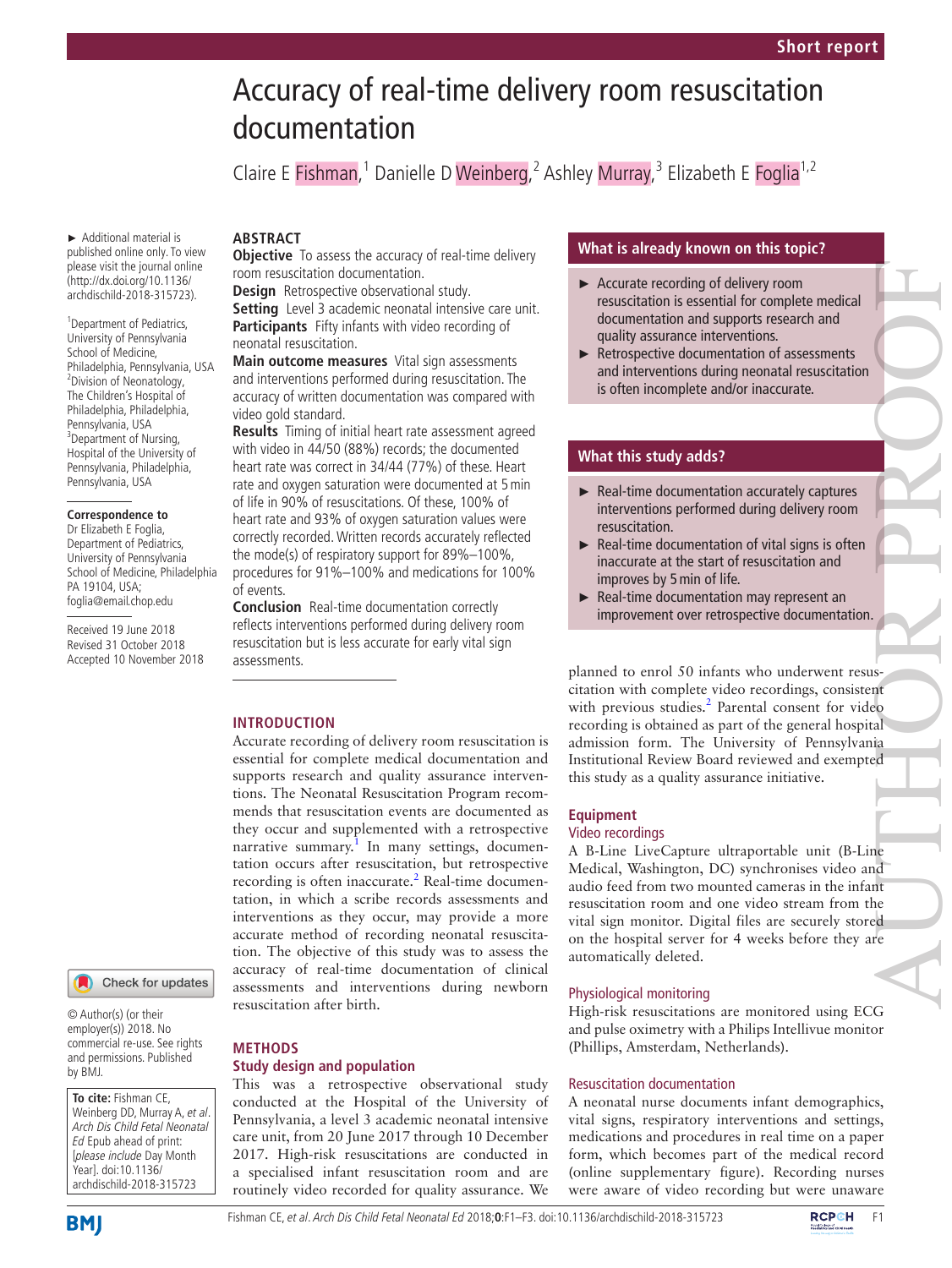that the accuracy of written documentation was being assessed in the current study.

#### **Measures**

Time and date of birth were obtained from each infant's electronic medical record; the remaining variables were abstracted from each video recording. Vital sign assessments included the first heart rate (HR) ascertained during resuscitation—from the vital sign monitor or as announced by a provider's clinical assessment. Pulse oximetry oxygen saturation  $(SpO<sub>2</sub>)$  was not abstracted for the initial assessment, as this value is often not available in the first minute of resuscitation. At 5min of life (MOL), HR and  $SpO<sub>2</sub>$  were abstracted from the vital sign monitor.

We collected the following resuscitation variables: mode(s) of respiratory support, maximum pressure setting(s) for each mode of support and maximum fraction of inspired oxygen  $(FiO<sub>2</sub>)$  during resuscitation. In our hospital, team members verbally announce all changes to respiratory support (including pressure and  $FiO_2$  settings) to the recording nurse, who often stands at a slight distance from the team and cannot easily visualise the equipment settings. We used both the visual and audio components of the video to abstract these data for respiratory interventions. In addition, we collected data for all procedures performed and medications administered. AUTHOR PROPERTY AND PROPERTY OF THE TWO CONDUCTS OF THE TWO CONDUCTS OF THE TWO CONDUCTS OF THE TWO CONDUCTS OF THE TWO CONDUCTS OF THE TWO CONDUCTS OF THE TWO CONDUCTS OF THE TWO CONDUCTS OF THE TWO CONDUCTS OF THE TWO CO

We collected the same variables from the paper medical record for the duration of the resuscitation captured by video recording. To account for minor differences between clocks, $1$  we recorded the range of vital signs documented for the duration of time inclusive of the minute before and after 5MOL.

#### **Data analysis**

For each measure, medical record documentation was compared with video recording gold standard, and the completeness and per cent agreement for each variable was reported. Because a range of HR and  $SpO<sub>2</sub>$  values were recorded for the 5 MOL assessment, we considered values with any overlap between the video and medical record to agree.

## **Results**

There were 57 resuscitations with video recordings during the study period. We excluded seven due to incomplete video recordings. Of 50 resuscitations analysed, 82% occurred on a weekday and 60% occurred during the daytime (07:00–19:00).

Timing of the first ascertained HR agreed with video in 44/50 (88%) records; the documented HR value was correct in 34/44 (77%) cases. When inaccurate, the documented HR was lower than video gold standard in 4/10 and higher in 6/10 cases. The 5 MOL HR and  $SpO<sub>2</sub>$  values were documented in 90% of records and were accurate in 100% and 93% of these, respectively (table 1). Documented  $SpO_2$  was lower than video in two records  $(-3\% \text{ and } -24\%)$  and higher in one  $(+4\%)$ .

The mode of respiratory support was documented more accurately than the maximum pressure settings used (table 1). Medication and fluid administration and invasive procedures were accurately recorded in 100% of cases when they occurred. There was only one instance when an intervention (positive pressure ventilation) was documented in the record but did not occur.

#### **Discussion**

We sought to assess the accuracy of real-time documentation of delivery room resuscitation. Vital sign documentation was often inaccurate in the first minute of resuscitation and improved by

**Table 1** Accuracy of real-time documentation of delivery room assessments and interventions

| <b>Resuscitation characteristics</b> | <b>Documentation</b><br>complete | <b>Documentation</b><br>accurate if<br>completed |
|--------------------------------------|----------------------------------|--------------------------------------------------|
| Demographic information              |                                  |                                                  |
| <b>Birth date</b>                    | 98% (49/50)                      | 100% (49/49)                                     |
| <b>Birth time</b>                    | 98% (49/50)                      | 98% (48/49)                                      |
| Vital signs                          |                                  |                                                  |
| First heart rate assessment*         | 88% (44/50)                      | 77% (34/44)                                      |
| Heart rate at 5 MOL                  | 90% (45/50)                      | 100% (45/45)                                     |
| SpO <sub>2</sub> value at 5 MOL      | 90% (45/50)                      | 93% (42/45)                                      |
| <b>Interventions</b>                 | Occurred and<br>documented       | Accurate<br>documentation of<br>maximum setting  |
| <b>CPAP</b>                          | 89% (34/38)                      | 74% (25/34)                                      |
| PPV mask                             | 100% (28/28)                     | 93% (26/28)                                      |
| <b>PPV-ETT</b>                       | 92% (12/13)                      | 67% (8/12)                                       |
| Maximal FiO, during resuscitation    | 100% (50/50)                     | 82% (41/50)                                      |
| Delayed cord clamping                | 91% (20/22)                      | <b>NA</b>                                        |
| Intubation                           | 100% (13/13)                     | NА                                               |
| Chest tube placement                 | 100% (1/1)                       | <b>NA</b>                                        |
| Thoracentesis                        | 100% (1/1)                       | <b>NA</b>                                        |
| Surfactant                           | 100% (5/5)                       | <b>NA</b>                                        |
| Normal saline fluid bolus            | 100% (1/1)                       | <b>NA</b>                                        |

\*Complete documentation of first heart rate assessment refers to concordant timing  $(±1$  min) of first ascertained heart rate between written record and video recording.

CPAP, continuous positive airway pressure; ETT, endotracheal tube;  $FIO_{2}$ , fraction of inspired oxygen; MOL, minute of life; NA, not applicable; PPV, positive pressure ventilation.

5MOL. Real-time documentation correctly captured most resuscitative interventions but reflected the specific details of respiratory support less accurately.

Although accurate recording of delivery room resuscitation is important for complete medical documentation, research and quality assurance initiatives, resuscitation documentation is often incomplete and/or inaccurate.[2–4](#page-2-1) Schilleman *et al* reported that retrospective documentation accurately reflected the mode of respiratory support in 83%,  $FiO_2$  use in 57% and initial HR assessment in 37% delivery room resuscitations.<sup>[2](#page-2-1)</sup> In contrast, documentation of each of these measures was more frequently accurate in our study. These results suggest that real-time documentation represents an improvement over retrospective documentation for neonatal resuscitation.

Su *et al*<sup>[3](#page-2-2)</sup> compared the accuracy of real-time documentation during paediatric cardiac arrest resuscitation with video and monitor recordings. While the interventions in place were recorded correctly in 100% of resuscitations, paper records accurately reflected the patient's initial rhythm/condition in only 7/15 (47%) of events. Similarly, we found that the initial HR was the assessment that was least accurately documented in the written record. It is possible that the initial minutes of resuscitation may be more chaotic and cause discrepancies in the quality of data capture for initial physiological assessments, even with real-time documentation.

Video recording captures more objective and consistent information than both retrospective and in-person documentation. $2-4$ However, technical and implementation barriers limit the reliability of video recording,  $\overline{s}$  as evident by the seven resuscitations excluded from our study due to incomplete recordings. A